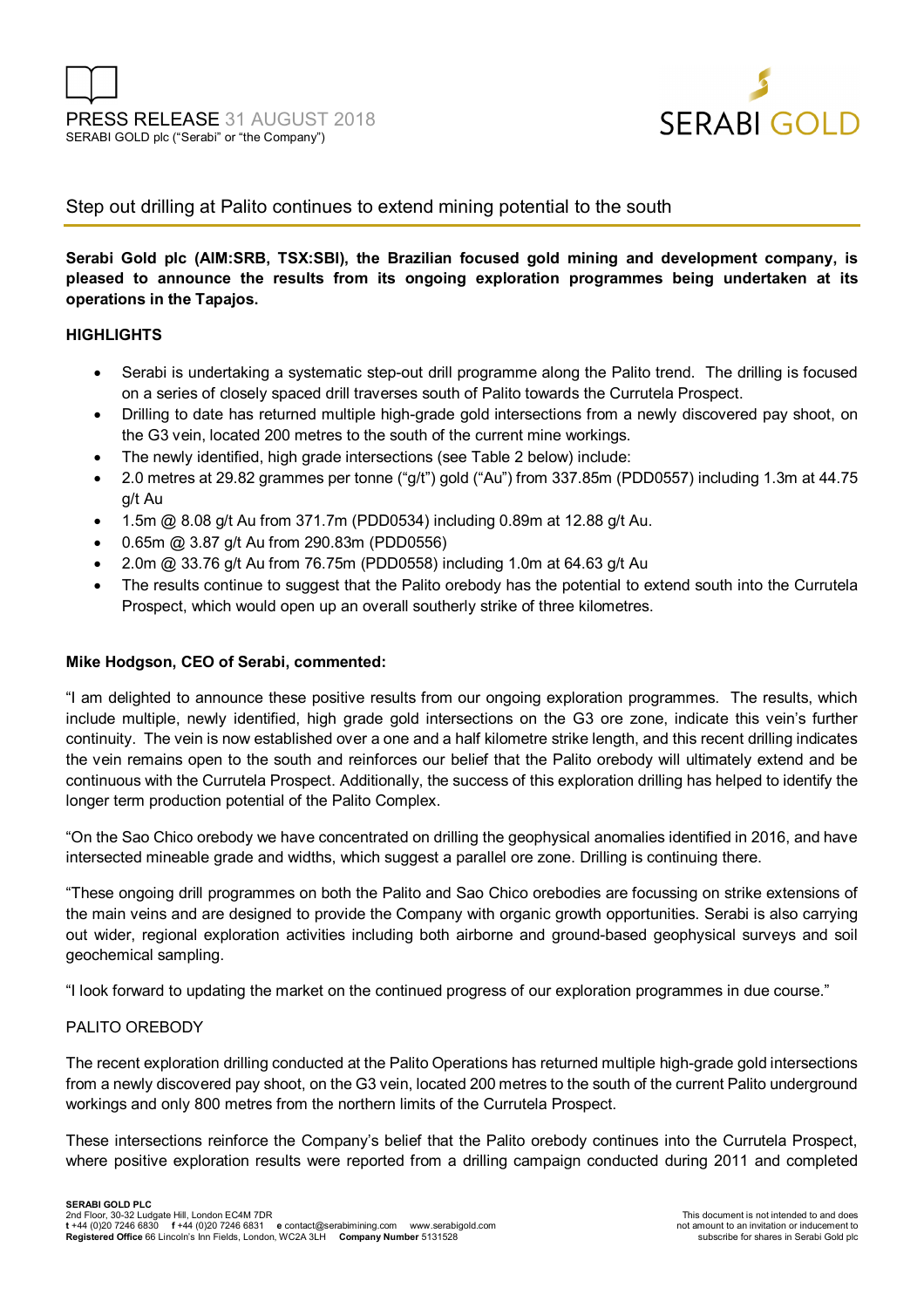



early in 2012. Both the new results and the historic results suggest the multiple veins of the Palito orebody continue south towards the multi-vein Currutela Prospect.

The new intersections returned along the G3 Structural Zone from the latest drilling campaign (further details of which are set out in Table 2 below) include;

- **2.0m @ 29.82 g/t Au** and 1.2% Cu from 337.85m (PDD0557) including 1.3m @ 44.75 g/t Au
- **1.5m @ 8.08 g/t Au** from 371.7m (PDD0534) including 0.89m @ 12.88 g/t Au.
- **0.65m @ 3.87 g/t Au** from 290.83m (PDD0556)
- **2.0m @ 33.76 g/t Au** from 76.75m (PDD0558) including 1.0m @ 64.63 g/t Au

These drill-holes formed part of a systematic step-out drill programme along the strike projection of the G3 structure south of the Palito Mine. The drill campaign has also been testing the strike projection of a number of the key lode structures being mined at Palito, including the Pipocas and Mogno veins as well as the G3 vein.

The Company has always felt there was strong potential for the continuity of the Palito ore zones to the Currutela prospect. Currutela was discovered in 2011 and the prospect itself covers an approximate strike length of one kilometre. Its northern most extent lies approximately one kilometre from southernmost point of the current Palito Mine, and during 2011-2012 broadly spaced drilling into the Currutela prospect and intermediate area towards the Palito Mine returned numerous significant intersections which are set out in Table 1 below:

#### **Table 1: Currutela significant historic assay results, as previously reported in 2011 / 2012**

| Hole    | <b>East</b> | <b>North</b> | <b>RL</b> | <b>Depth</b> | Dip/Azm          | From   | To                    | <b>Width</b> | Au g/t | Cu <sub>%</sub> |
|---------|-------------|--------------|-----------|--------------|------------------|--------|-----------------------|--------------|--------|-----------------|
|         | (UTM)       | (UTM)        | (UTM)     | (m)          |                  | (m)    | (m)                   | (m)          |        |                 |
|         |             |              |           |              |                  |        |                       |              |        |                 |
| PDD0464 | 635621.41   | 9300232.7    | 235.18    | 251          | $-59/208$        | 65.41  | 66.86                 | 1.45         | 0.4    | <b>NA</b>       |
|         |             |              |           |              |                  | 184.66 | 185.42                | 0.76         | 5.3    | <b>NA</b>       |
|         |             |              |           |              |                  | 226.35 | 227.21                | 0.86         | 0.74   | <b>NA</b>       |
| PDD0465 | 635799.24   | 9300176.26   | 216.43    | 300          | $-48/024$        | 208.54 | 210.68                | 2.14         | 12.92  | <b>NA</b>       |
|         |             |              |           |              | Including        | 208.54 | 209.54                | 1            | 25.6   | <b>NA</b>       |
| PDD0466 | 635853.56   | 9300262.83   | 253.26    | 275.1        | $-50/030$        | 182.99 | 183.58                | 0.59         | 1.35   | <b>NA</b>       |
| PDD0467 | 635534.93   | 9300085.46   | 202.97    | 253.75       | $-51/211$        | 100.03 | 101.23                | 1.2          | 1.84   | <b>NA</b>       |
|         |             |              |           |              |                  | 127.08 | 127.58                | 0.5          | 0.72   | <b>NA</b>       |
|         |             |              |           |              |                  | 166    | 166.88                | 0.88         | 1.23   | <b>NA</b>       |
| PDD0468 | 635422.54   | 9300311.02   | 248.3     | 352.45       | $-51/208$        | 284.32 | 285.25                | 0.93         | 1.01   | <b>NA</b>       |
| PDD0469 | 635330.3    | 9300138.32   | 213.37    | 250.5        | $-58/27$         | 209.07 | 210.27                | 1.2          | 6.39   | <b>NA</b>       |
|         |             |              |           |              |                  | 216.76 | 217.61                | 0.85         | 1.66   | <b>NA</b>       |
| PDD0471 | 635274.69   | 9300049.93   | 188.36    | 154.7        | $-59/26$         | 39.21  | 40.21                 | 1            | 0.5    | <b>NA</b>       |
|         |             |              |           |              |                  | 55.85  | 56.88                 | 1.03         | 5.1    | <b>NA</b>       |
| PDD0472 | 635455.74   | 9299954.89   | 186.81    | 243          | $-60/30$         |        | No significant Assays |              |        |                 |
| PDD0470 | 634661.32   | 9300795.13   | 201.01    | 145.55       | $-49/217$        | 84.25  | 85.01                 | 0.76         | 1.14   | <b>NA</b>       |
|         |             |              |           |              |                  | 89.5   | 93.82                 | 4.32         | 1.58   | <b>NA</b>       |
|         |             |              |           |              | <b>Including</b> | 90.98  | 91.86                 | 0.88         | 5.25   | <b>NA</b>       |
|         |             |              |           |              |                  | 97.78  | 101.31                | 3.53         | 2.89   | <b>NA</b>       |
|         |             |              |           |              | <b>Including</b> | 100.7  | 101.31                | 0.61         | 10.9   | <b>NA</b>       |
| PDD0519 | 634410      | 9300977      | 204       | 126.3        | $-64/211$        | 96.39  | 97.11                 | 0.72         | 8.91   | 0.76            |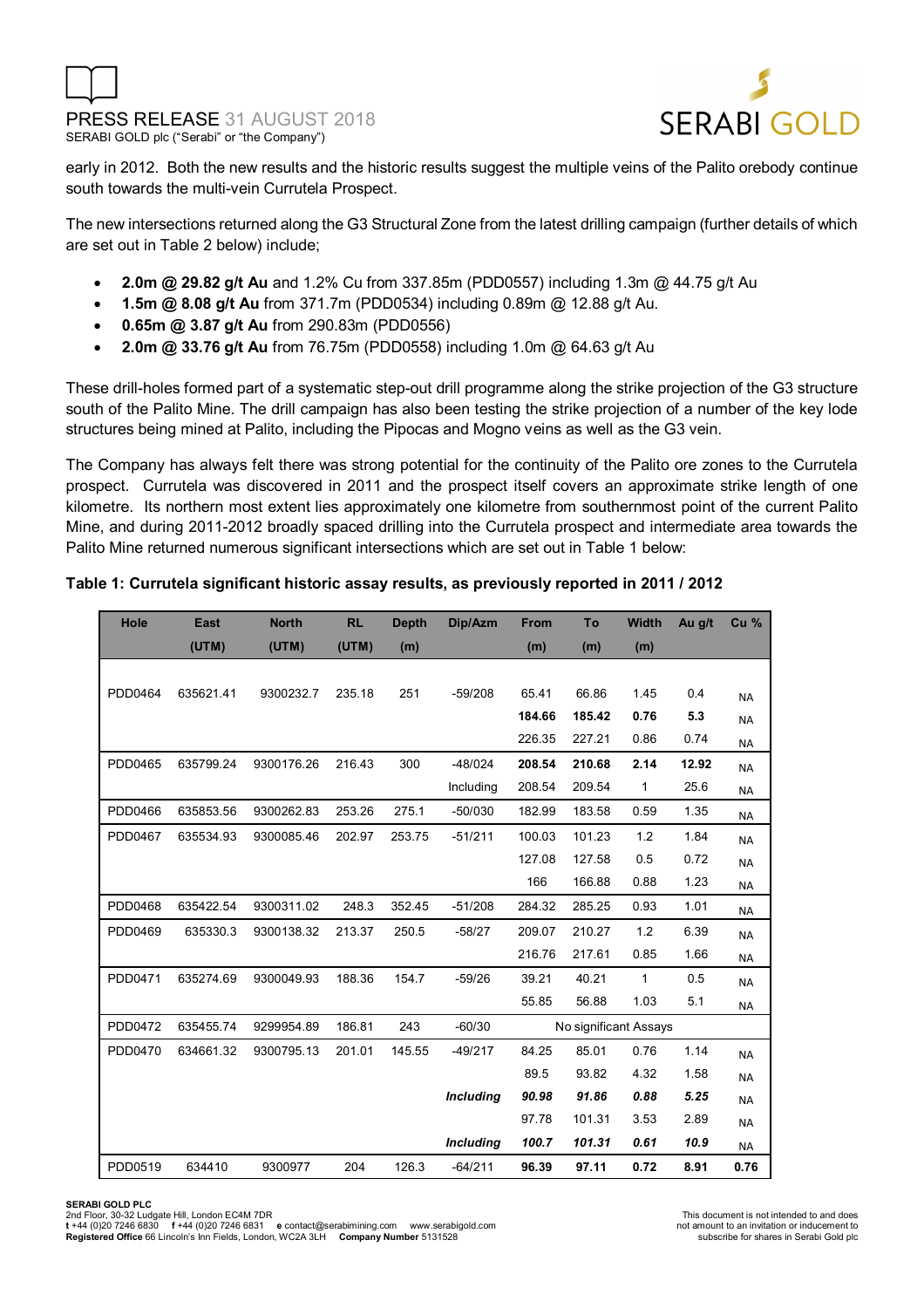

| Hole    | <b>East</b> | <b>North</b> | <b>RL</b> | <b>Depth</b> | Dip/Azm   | <b>From</b> | To                    | <b>Width</b> | Au g/t | Cu <sub>%</sub> |
|---------|-------------|--------------|-----------|--------------|-----------|-------------|-----------------------|--------------|--------|-----------------|
|         | (UTM)       | (UTM)        | (UTM)     | (m)          |           | (m)         | (m)                   | (m)          |        |                 |
| PDD0520 | 634367      | 9300979      | 209       | 124.85       | $-69/211$ |             | No significant Assays |              |        |                 |
| PDD0521 | 634367      | 9300980      | 209       | 75.1         | $-58/208$ |             | No significant Assays |              |        |                 |
| PDD0522 | 634300      | 9301054      | 224       | 150.1        | $-64/210$ | 100.25      | 100.75                | 0.5          | 0.87   | 0               |
|         |             |              |           |              |           | 104.86      | 105.76                | 0.9          | 21.60  | 4.63            |
| PDD0523 | 634270      | 9301072      | 223       | 105.3        | $-49/210$ | 71.21       | 72.57                 | 1.36         | 43.24  | 2.92            |
|         |             |              |           |              | Including | 72          | 72.57                 | 0.57         | 90.90  | 6.51            |
| PDD0524 | 634270      | 9301073      | 223       | 150          | $-68/211$ |             | No significant Assays |              |        |                 |
| PDD0525 | 634339      | 9300992      | 215       | 84.8         | $-48/225$ | 37.94       | 38.57                 | 0.63         | 1.52   | 0.01            |
|         |             |              |           |              |           | 72.45       | 73.45                 | 1            | 1.02   | 0.00            |
|         |             |              |           |              |           | 76.26       | 77.26                 | 1            | 2.18   | 0.01            |
| PDD0526 | 634339      | 9301001      | 215       | 120.5        | $-69/211$ | 66.15       | 68.01                 | 1.86         | 5.22   | 0.15            |
|         |             |              |           |              | Including | 66.15       | 66.96                 | 0.81         | 8.79   | 0.26            |

**Notes:**

*(1) Holes PDD0464 – PDD0466: As announced on 13 June 2011.* 

*(2) Holes PDD0467 – PDD0472: As announced on 11 July 2011.* 

*(3) Hole PDD0470: As announced on 15 July 2011,* 

*(4) Holes PDD0464 – PDD0472: Assay intercepts calculated based on a minimum weighted average grade of 0.5g/t Au using a 0.5g/t Au weighted average lower cut and a maximum internal waste interval of 1.2m. All assays were completed by EcoTech Laboratory using 30gm Fire Assay charge with an AAS analysis.* 

*(5) Holes PDD0519 – PDD0526: As announced on 24 January 2012. Reported intercepts calculated based on a minimum weighted average grade of 0.5g/t Au using a 0.5g/t Au weighted average lower cut and a maximum internal waste interval of 1.2m based on ALS reported analyses. All assays completed by ALS used a 30gm Fire Assay charge with an AAS analysis. Where initial Au results exceed 10g/t, analysis is done with a gravimetric charge.* 

Despite the success of the 2011/12 drilling campaign, the Company has only now been in a position to follow up, and recent drilling has focused on a series of closer spaced drill traverses between Palito and Currutela.

On the Pipocas Vein a series of new drill traverses have been completed on strike projections of the vein. The results demonstrate that the vein structure has strong lateral continuity to the northwest, with multiple intersections having been reported. Mine development will now be undertaken along this strike extension.

Drilling of the Palito orebody and its potential extensions is continuing with further extension targets currently being pursued on the G3 plunge position and the Mogno Vein north-western strike position. Further drilling over the discoveries at the Piaui and Currutela prospects is also scheduled for later in the year.

The Palito trend has now been traced over a distance of approximately four kilometres extending from the Copper Hill discovery located to the north of to the southernmost extent of the Currutela prospect.

#### SAO CHICO OREBODY

At the Sao Chico orebody, exploration drilling commenced in mid May 2018. Drilling at Sao Chico is focussing on strike extensions of the Main Vein and potential parallel targets identified as geophysical induced polarisation ("IP") anomalies in 2016.

Drilling is underway on the first of these anomalies, the Crossroads anomaly, and the initial drill holes have intersected promising sulphide and vein intersections. Whilst assay results on all holes completed to date are being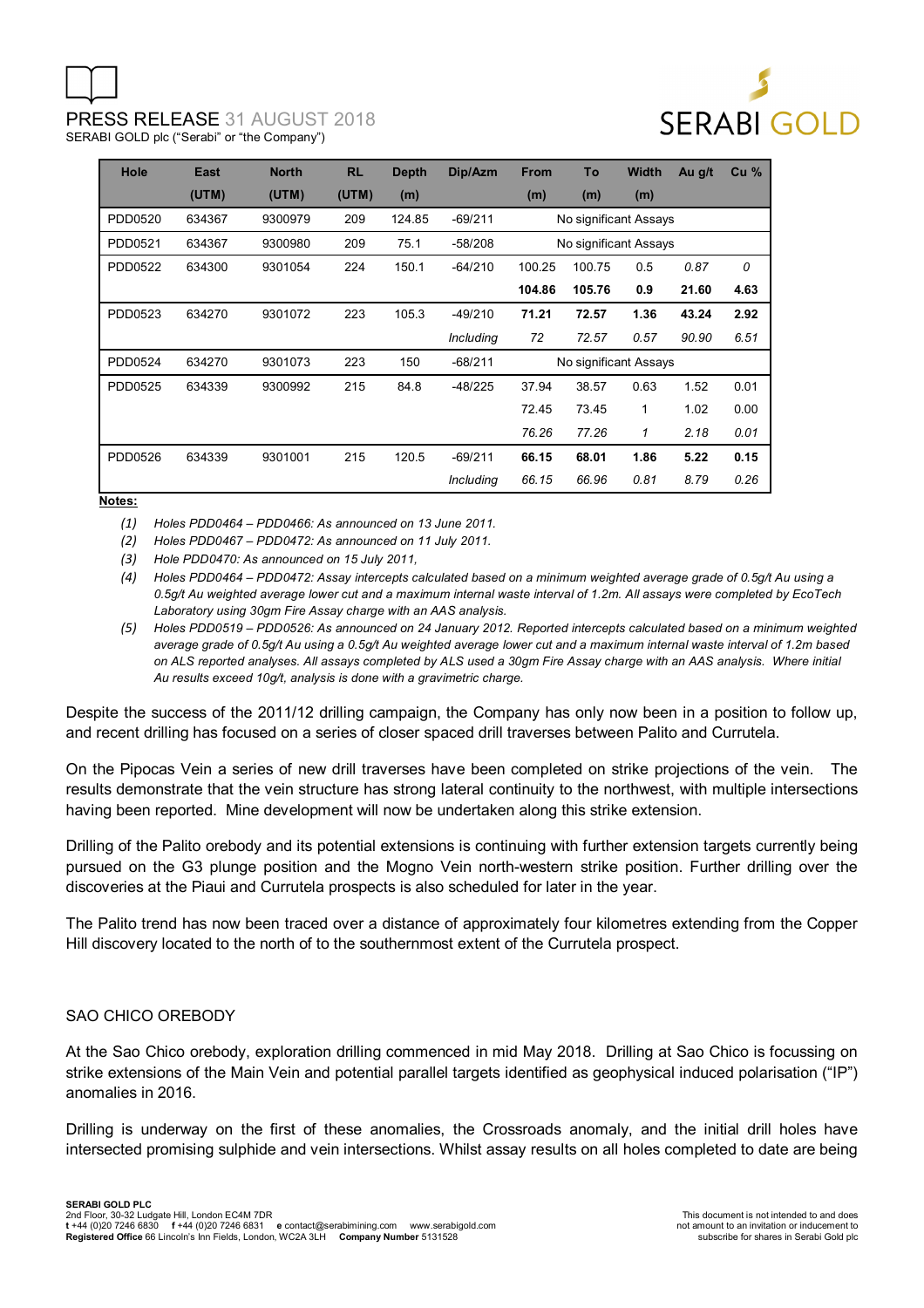



awaited, initial results include an intersection of 1.35m at 12.02 g/t Au from 178.80m (18-SC-109) as set out in Table 3 below.

#### REGIONAL EXPLORATION ACTIVITY

Regional exploration activity has been undertaken in the form of both airborne and ground-based geophysical surveys. A 4,343 line-kilometre HeliTEM survey was completed in late July covering the balance of the Jardim do Ouro tenements (approximately 25,000 hectares) that were not covered in the 2008 and 2011 surveys. The Company expects the contractor to release the final collated survey data during September, following which Serabi will be able to work with its consultants on the interpretations.

A ground-based IP programme is also underway over the strike extensions of the Sao Chico orebody following the line-of-lode and extended to cover the five kilometre strike length of the structure.

Serabi has also completed, during August, a regional soil geochemical sampling programme over a number of previously identified geophysical and structural targets. Geochemical analyses of the samples are pending at this time.

Intercepts from the current drill programme to date include:

| Hole    | <b>East</b> | <b>North</b> | <b>RL</b>              | <b>Depth</b> | Dip/Azm       | From   | To     | <b>Width</b> | Assay  |
|---------|-------------|--------------|------------------------|--------------|---------------|--------|--------|--------------|--------|
|         | (UTM-SAD69) | (UTM-SAD69)  | (UTM-<br><b>SAD69)</b> | (m)          | (°/°UTM)      | (m)    | (m)    | (m)          | Au g/t |
| PDD0527 | 633945.0050 | 9300850.0080 | 213.2490               | 300.50       | -59.8/359.35  | 75.15  | 76     | 0.85         | 0.52   |
| PDD0528 | 633706.6360 | 9301036.9460 | 234.6480               | 301.30       | $-65.7/40.45$ | 12.05  | 12.8   | 0.75         | 0.73   |
|         |             |              |                        |              |               | 76.2   | 76.8   | 0.60         | 0.58   |
|         |             |              |                        |              |               | 93.5   | 95.3   | 1.80         | 0.57   |
|         |             |              |                        |              |               | 141.7  | 142.35 | 0.65         | 0.62   |
|         |             |              |                        |              |               | 165.8  | 166.8  | 1.00         | 1.47   |
| PDD0529 | 633706.2440 | 9301036.3330 | 234.7480               | 251.45       | $-51.6/37.85$ | 45.8   | 46.9   | 1.10         | 1.61   |
| PDD0530 | 633767.7270 | 9301000.6390 | 227.5210               | 325.75       | $-64.7/40.65$ | 141.15 | 141.55 | 0.40         | 0.75   |
|         |             |              |                        |              |               | 227.75 | 228.25 | 0.50         | 0.99   |
| PDD0531 | 633276.6620 | 9301308.9040 | 300.6420               | 356.40       | $-55.9/28.05$ | 123.45 | 125.15 | 1.70         | 0.68   |
|         |             |              |                        |              |               | 125.9  | 126.5  | 0.60         | 2.09   |
|         |             |              |                        |              |               | 135.45 | 135.95 | 0.50         | 0.93   |
|         |             |              |                        |              |               | 142.55 | 143.05 | 0.50         | 0.55   |
|         |             |              |                        |              |               | 280.25 | 280.75 | 0.50         | 1.52   |
|         |             |              |                        |              |               | 318.4  | 319.1  | 0.70         | 1.26   |
|         |             |              |                        |              |               |        |        |              |        |

#### **Table 2: Palito new significant assay results:**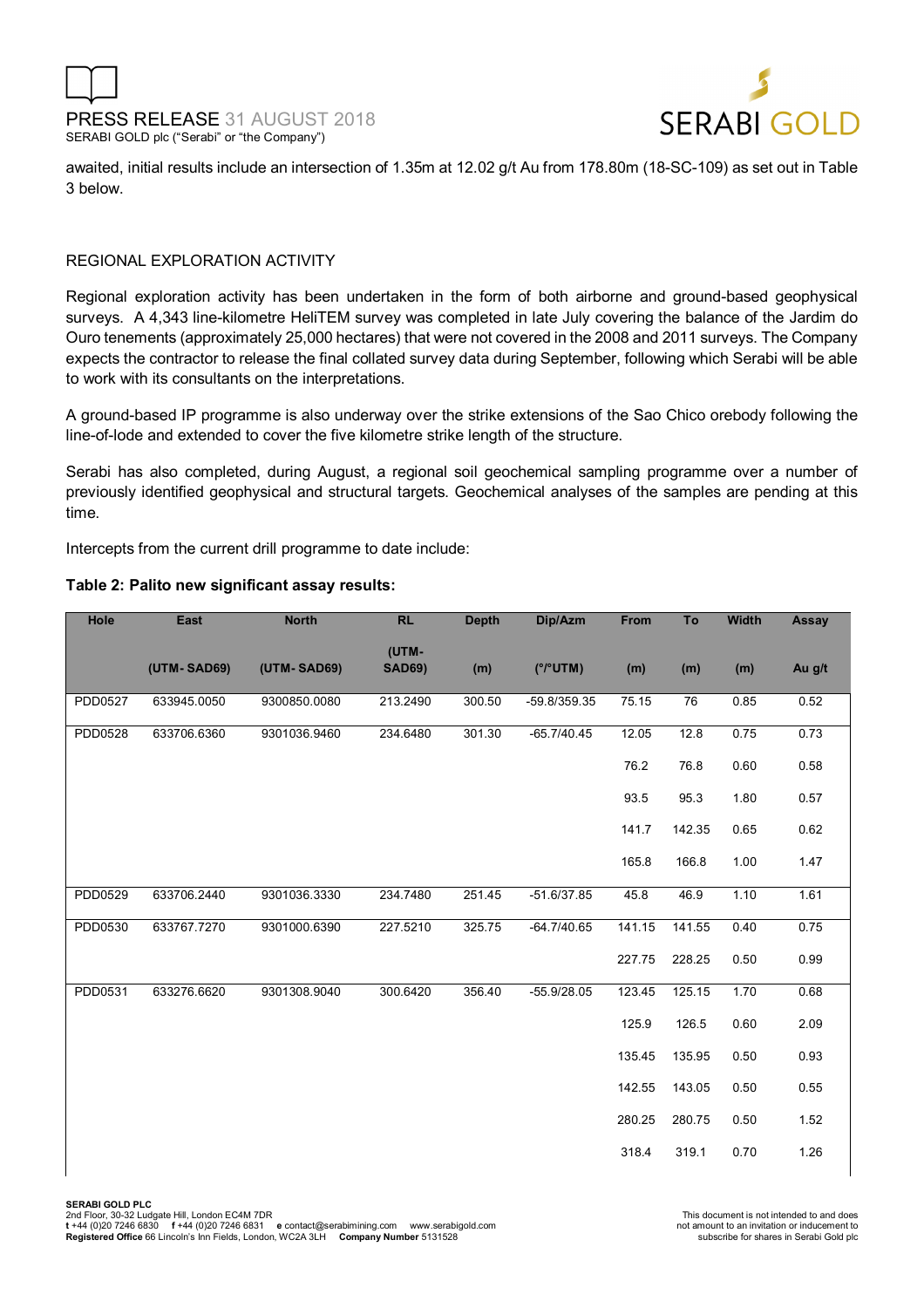

| Hole           | East        | <b>North</b> | <b>RL</b>              | <b>Depth</b> | Dip/Azm        | <b>From</b> | To                    | <b>Width</b>          | <b>Assay</b> |  |  |
|----------------|-------------|--------------|------------------------|--------------|----------------|-------------|-----------------------|-----------------------|--------------|--|--|
|                | (UTM-SAD69) | (UTM-SAD69)  | (UTM-<br><b>SAD69)</b> | (m)          | (°/°UTM)       | (m)         | (m)                   | (m)                   | Au g/t       |  |  |
|                |             |              |                        |              |                | 319.5       | 320.05                | 0.55                  | 0.57         |  |  |
| PDD0532        | 634530.7150 | 9300982.2120 | 204.5810               | 289.58       | $-60.7/212.85$ |             |                       | No significant assays |              |  |  |
| PDD0533        | 634560.3780 | 9301040.8180 | 219.4220               | 400.01       | $-61.1/208.55$ | 80.7        | 81.2                  | 0.50                  | 1.39         |  |  |
|                |             |              |                        |              |                | 179.15      | 179.95                | 0.80                  | 1.86         |  |  |
| PDD0534        | 634661.4860 | 9301003.3270 | 215.2560               | 409.07       | $-57.2/211.75$ | 124.15      | 124.65                | 0.50                  | 2.06         |  |  |
|                |             |              |                        |              |                | 199.25      | 199.95                | 0.70                  | 1.46         |  |  |
|                |             |              |                        |              |                | 371.7       | 373.2                 | 1.50                  | 8.08         |  |  |
|                |             |              |                        |              | Including      |             |                       | 0.89                  | 12.88        |  |  |
| PDD0535        | 633282.1400 | 9301430.3370 | 293.9290               | 297.15       | $-70.8/27.35$  |             |                       | No significant assays |              |  |  |
| PDD0536        | 634637.7130 | 9300950.3820 | 204.2600               | 334.74       | $-52.6/211.35$ |             |                       | No significant assays |              |  |  |
| PDD0537        | 633474.9960 | 9301537.4910 | 307.1200               | 265.18       | -47.9/226.45   | 157.9       | 158.5                 | 0.60                  | 0.58         |  |  |
| PDD0538        | 633455.5080 | 9301500.8080 | 307.7980               | 187.23       | -49.8/229.15   |             | No significant assays |                       |              |  |  |
| PDD0539        | 633404.8920 | 9301606.0700 | 294.4720               | 242.62       | $-55.6/219.85$ | 54.8        | 56.7                  | 1.90                  | 0.60         |  |  |
|                |             |              |                        |              |                | 100.15      | 101.25                | 1.10                  | 2.93         |  |  |
| PDD0540        | 633404.5360 | 9301605.6020 | 294.2160               | 211.21       | -47.2/215.95   | 79.45       | 80.75                 | 1.30                  | 0.98         |  |  |
|                |             |              |                        |              |                | 91.15       | 92.15                 | 1.00                  | 1.86         |  |  |
|                |             |              |                        |              |                | 114.4       | 114.9                 | 0.50                  | 1.06         |  |  |
| PDD0541        | 633351.9960 | 9301564.9640 | 292.4180               | 163.96       | -54.9/216.35   | 33.75       | 34.25                 | 0.50                  | 1.00         |  |  |
|                |             |              |                        |              |                | 77.85       | 79.35                 | 1.50                  | 0.73         |  |  |
|                |             |              |                        |              |                | 110.8       | 111.5                 | 0.70                  | 0.72         |  |  |
| <b>PDD0542</b> | 633285.0970 | 9301624.9590 | 272.3340               | 130.43       | $-52/216.15$   | 106         | 106.5                 | 0.50                  | 0.76         |  |  |
| PDD0543        | 633189.8890 | 9301466.7050 | 276.0570               | 286.36       | $-60.8/31.95$  | 8.1         | 10.1                  | 2.00                  | 1.66         |  |  |
| PDD0544        | 633306.1710 | 9301643.8590 | 271.1530               | 201.51       | $-50.6/221.55$ | 71.7        | 72.2                  | 0.50                  | 1.67         |  |  |
| PDD0545        | 633330.0230 | 9301662.2590 | 271.1810               | 229.17       | $-53.7/221.25$ | 137.7       | 138.2                 | 0.50                  | 0.83         |  |  |
|                |             |              |                        |              |                | 155.5       | 156                   | 0.50                  | 1.00         |  |  |
|                |             |              |                        |              |                | 188.55      | 189.05                | 0.50                  | 1.37         |  |  |
|                |             |              |                        |              |                | 213.76      | 214.65                | 0.89                  | 2.64         |  |  |
| PDD0546        | 632660.0200 | 9301724.9960 | 238.3410               | 250.12       | $-56.6/234.85$ |             |                       | No significant assays |              |  |  |
| PDD0547        | 634424.7080 | 9300803.0800 | 209.0940               | 180.99       | $-51.2/30.15$  |             |                       | No significant assays |              |  |  |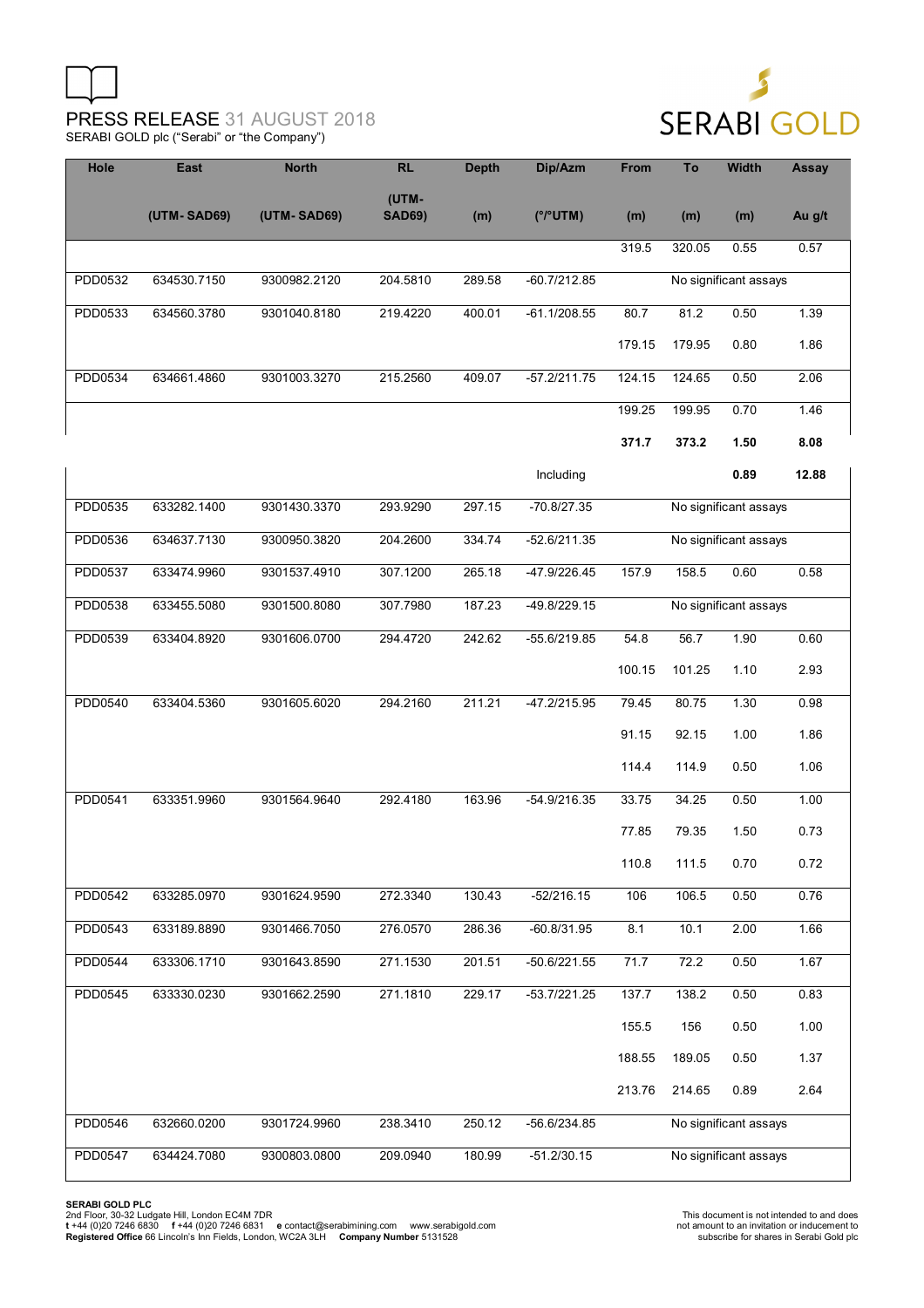

| Hole    | <b>East</b> | <b>North</b> | <b>RL</b>              | <b>Depth</b> | Dip/Azm        | From   | To     | <b>Width</b>          | Assay            |
|---------|-------------|--------------|------------------------|--------------|----------------|--------|--------|-----------------------|------------------|
|         | (UTM-SAD69) | (UTM-SAD69)  | (UTM-<br><b>SAD69)</b> | (m)          | (°/°UTM)       | (m)    | (m)    | (m)                   | Au g/t           |
| PDD0548 | 634514.0490 | 9300784.8940 | 207.7630               | 206.49       | $-52/32.35$    |        |        | No significant assays |                  |
| PDD0549 | 634210.001  | 9300865.997  | 205.854                | 406.86       | $-57.5/13.15$  | 350.55 | 351.15 | 0.60                  | 0.65             |
| PDD0550 | 634213.517  | 9300863.37   | 205.908                | 425.57       | $-58.4/63.05$  | 115.2  | 116.35 | 1.15                  | 0.90             |
| PDD0551 | 634242.204  | 9300918.394  | 205.9                  | 309.11       | $-66.3/28.95$  |        |        | No significant assays |                  |
| PDD0552 | 634444.898  | 9301035.018  | 219.87                 | 346.67       | $-65/210.15$   |        |        | No significant assays |                  |
| PDD0553 | 634443.911  | 9300627.825  | 223.588                | 175.06       | $-55.4/212.55$ |        |        | No significant assays |                  |
| PDD0554 | 634378.645  | 9301395.185  | 239.781                | 245.88       | $-49.5/216.15$ | 133.55 | 134.2  | 0.65                  | 2.50             |
|         |             |              |                        |              |                | 143.55 | 144.36 | 0.81                  | 1.06             |
|         |             |              |                        |              |                | 208.03 | 208.53 | 0.50                  | 0.69             |
| PDD0555 | 633943.042  | 9300850.557  | 212.74                 | 293          | $-58.3/60.55$  | 95.5   | 96.3   | 0.80                  | 0.87             |
| PDD0556 | 634055.783  | 9301031.973  | 210.818                | 347.95       | $-56.2/71.95$  | 290.83 | 291.66 | 0.83                  | $\frac{1}{3.87}$ |
| PDD0557 | 634638.068  | 9300950.663  | 204.39                 | 381.44       | -59.6/202.75   | 184.5  | 185.5  | 1.00                  | 0.90             |
|         |             |              |                        |              |                | 337.85 | 339.85 | 2.00                  | 29.82            |
|         |             |              |                        |              | Including      |        |        | 1.30                  | 44.75            |
| PDD0558 | 634529.889  | 9300983.071  | 204.847                | 383.65       | $-64.8/190.55$ | 76.75  | 78.75  | 2.00                  | 33.76            |
|         |             |              |                        |              | Including      |        |        | 1.00                  | 64.63            |
|         |             |              |                        |              |                | 351    | 352    | 1.00                  | 0.58             |
| PDD0559 | 634374.26   | 9301398.41   | 238.01                 | 312.23       | $-61.4/216.45$ | 175.5  | 176.05 | 0.55                  | 2.53             |
|         |             |              |                        |              |                | 179.45 | 180.84 | 1.39                  | 1.33             |
|         |             |              |                        |              |                | 181.85 | 182.85 | 1.00                  | 0.65             |

Note: Reported intercepts are calculated based on a minimum weighted average grade of 0.5g/t Au using a 0.5g/t Au weighted average lower cut and a maximum internal waste interval of 1.2m based on SGS reported analyses. All assays were completed by SGS Geosol Laboratory using a 30gm Fire Assay charge with an AAS analysis.

#### **Table 3: Sao Chico new significant assay results:**

| Hole      | <b>East</b> | <b>North</b> | <b>RL</b>   | <b>Depth</b> | Dip/Azm     | <b>From</b>           | <b>To</b> | <b>Width</b> | Assay  |
|-----------|-------------|--------------|-------------|--------------|-------------|-----------------------|-----------|--------------|--------|
|           | (UTM-WGS84) | (UTM-WGS84)  | (UTM-WGS84) | (m)          | (°/°UTM)    | (m)                   | (m)       | (m)          | Au g/t |
| 18-SC-109 | 613898.445  | 9290149.907  | 301.381     | 242.95       | $-69.7/210$ | 178.8                 | 180.15    | 1.35         | 12.02  |
| 18-SC-110 | 613944.424  | 9290154.485  | 295.322     | 250.40       | $-60.4/210$ | No significant assays |           |              |        |
| 18-SC-111 | 613973.772  | 9290118.760  | 300.516     | 284.40       | -57.38/210  | No significant assays |           |              |        |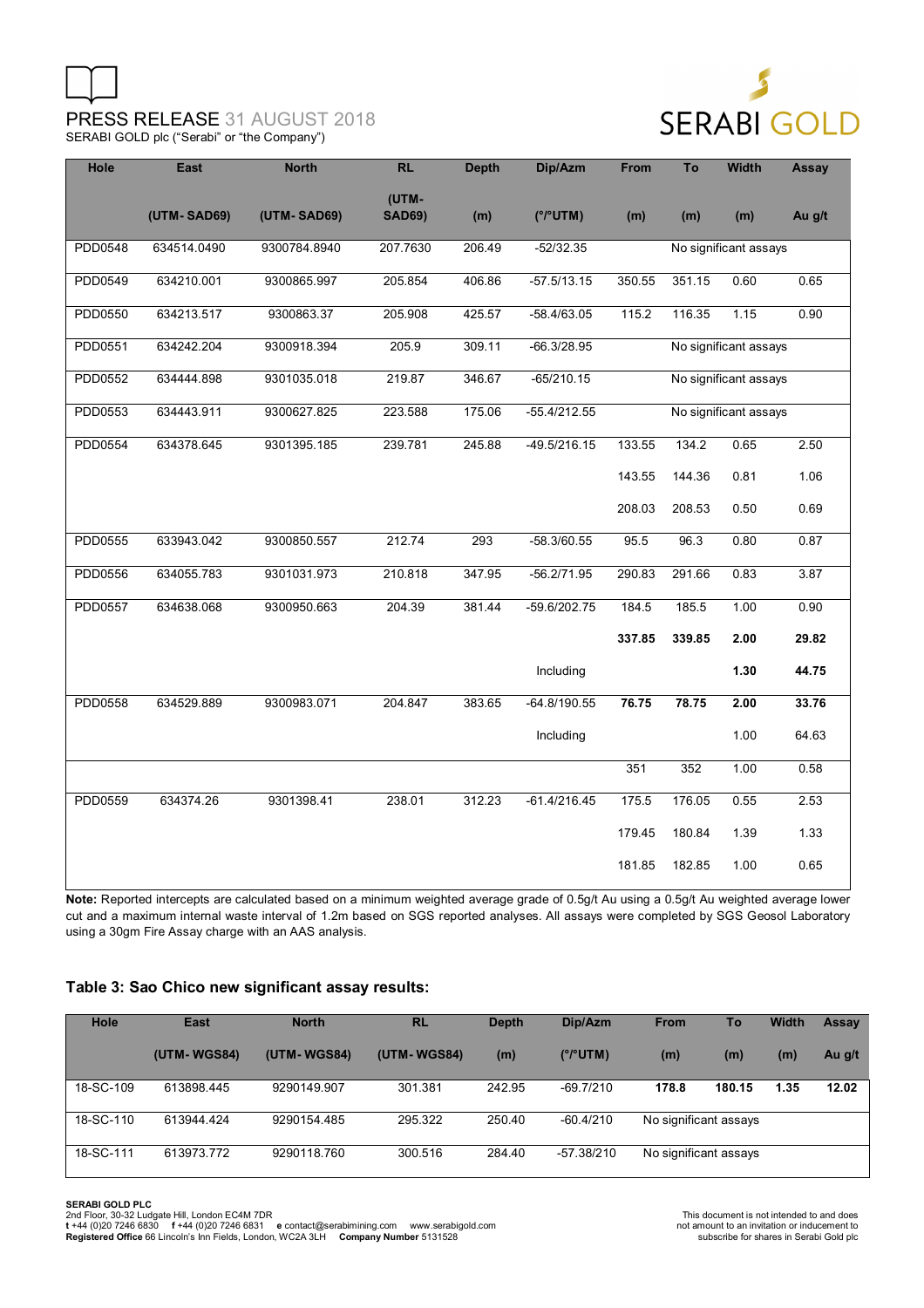

| Hole      | East        | <b>North</b> | <b>RL</b>   | <b>Depth</b> | Dip/Azm      | <b>From</b>           | To     | <b>Width</b> | <b>Assay</b> |
|-----------|-------------|--------------|-------------|--------------|--------------|-----------------------|--------|--------------|--------------|
|           | (UTM-WGS84) | (UTM-WGS84)  | (UTM-WGS84) | (m)          | (°/°UTM)     | (m)                   | (m)    | (m)          | Au g/t       |
| 18-SC-112 | 613991.042  | 9290149.353  | 292.391     | 300.00       | $-58.8/210$  | No significant assays |        |              |              |
| 18-SC-113 | 614045.162  | 9290070.105  | 309821      | 251.20       | $-65/210$    | No significant assays |        |              |              |
| 18-SC-114 | 614024.829  | 9290099.923  | 305.538     | 275.05       | -59.86/210   | No significant assays |        |              |              |
| 18-SC-115 | 614079.971  | 9290599.968  | 226.029     | 215.10       | $-64.77/200$ | 176.05                | 177.10 | 1.05         | 0.52         |
|           |             |              |             |              |              | 203.15                | 203.65 | 0.50         | 1.28         |

**Note**: Reported intercepts are calculated based on a minimum weighted average grade of 0.5g/t Au using a 0.5g/t Au weighted average lower cut and a maximum internal waste interval of 1.2m based on ALS reported analyses. .All assays were completed by ALS Laboratory using a 50gm Fire Assay charge with an AAS analysis, where initial Au results exceed 10g/t, analyses is done on a gravimetric charge.

### **Enquiries**

## **SERABI GOLD plc**

**Michael Hodgson t** +44 (0)20 7246 6830 Chief Executive **m** +44 (0)7799 473621

**Clive Line** t +44 (0)20 7246 6830<br>Finance Director **m** +44 (0)7710 151692 m +44 (0)7710 151692

**e** contact@serabigold.com

www.serabigold.com

#### **BEAUMONT CORNISH Limited**

**Nominated Adviser & Financial Adviser**  Roland Cornish **t** +44 (0)20 7628 3396 Michael Cornish **t** +44 (0)20 7628 3396

### **PEEL HUNT LLP**

**UK Broker**

Ross Allister **t** +44 (0)20 7418 8900 James Bavister **t** +44 (0)20 7418 8900

**Blytheweigh UK Financial PR** 

Tim Blythe **t** +44 (0)20 7138 3204  $t +44 (0)20 7138 32$ 

Copies of this announcement are available from the Company's website at www.serabigold.com.

Neither the Toronto Stock Exchange, nor any other securities regulatory authority, has approved or disapproved of the contents of this announcement.

#### **This announcement is inside information for the purposes of Article 7 of Regulation 596/2014.**

**The person who arranged for the release of this announcement on behalf of the Company was Clive Line, Director.** 

#### **GLOSSARY OF TERMS**

The following is a glossary of technical terms:

"Au" means gold.

 "assay" in economic geology, means to analyze the proportions of metal in a rock or overburden sample; to test an ore or mineral for composition, purity, weight or other properties of commercial interest.

"development" - excavations used to establish access to the mineralised rock and other workings

"DNPM" is the Departamento Nacional de Produção Mineral.

"grade" is the concentration of mineral within the host rock typically quoted as grammes per tonne (g/t), parts per million (ppm) or parts per billion (ppb).

"g/t" means grams per tonne.